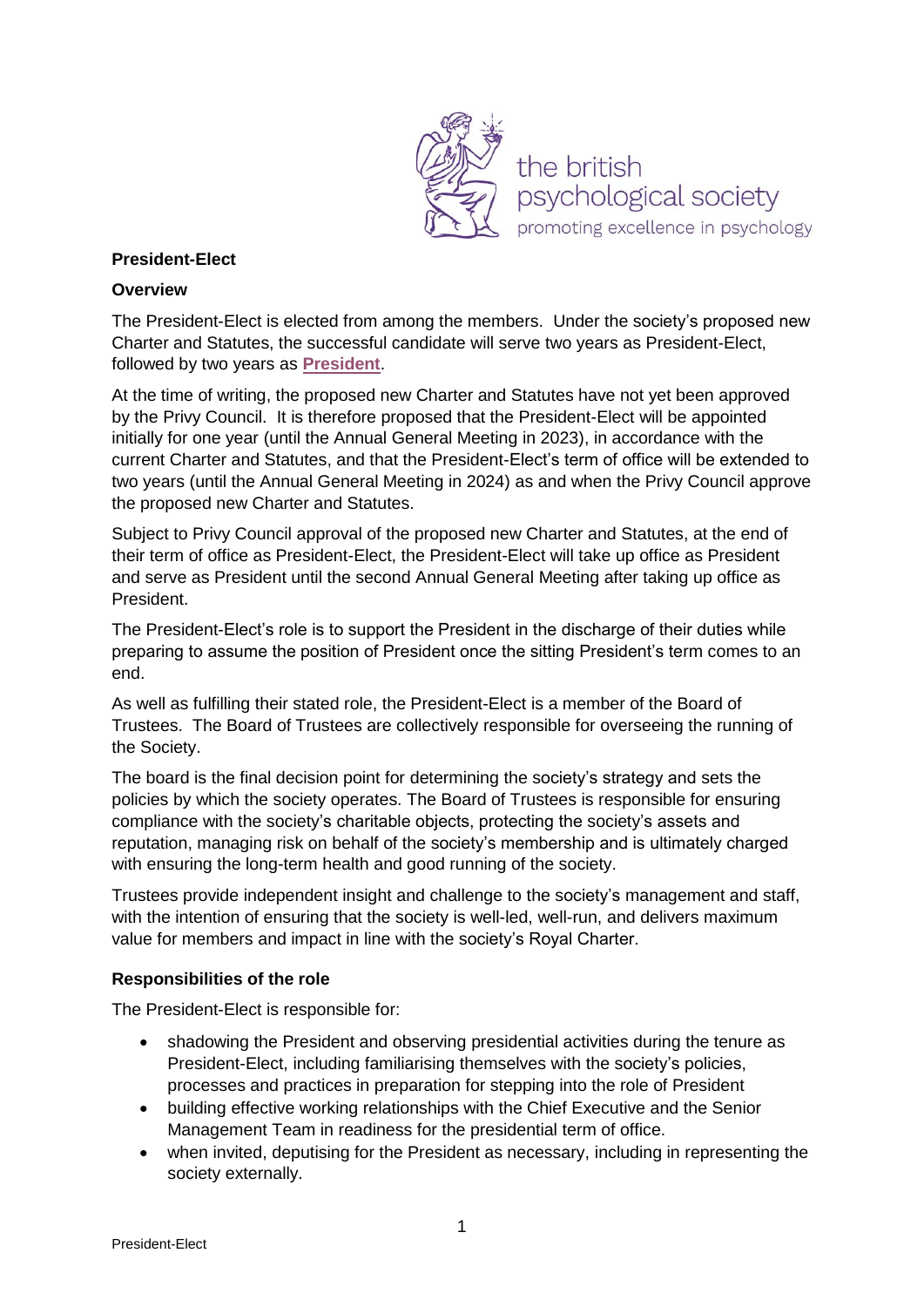Alongside these responsibilities, the President-Elect as a trustee of the society carries the same responsibilities as other trustees:

- ensuring that the society complies with its Royal Charter, Statutes and Rules, charity law, and any other relevant legislation or regulations
- ensuring that the society pursues its objects as defined in its governing documents, that it applies its resources exclusively in pursuance of its objects, and ensuring the long-term sustainability of the society
- contributing actively to the Board of Trustees by giving firm strategic direction to the Society, setting overall policy, defining goals, setting targets, and evaluating performance against agreed targets
- challenging and questioning, in a constructive and respectful manner
- working closely with, and holding to account, the Chief Executive and Senior Management Team for delivery of the society's strategy and operational plans, including budget
- acting in the best interests of the society and safeguarding its reputation and values
- building and maintaining an interest in the society's activities
- gaining the trust and respect of other board members; listening sensitively to the views of others, inside and outside the board
- building and maintaining positive working relationships with fellow trustees, members of the Senate, Chief Executive Officer and Senior Management Team.

# **Person Specification**

Notwithstanding the fact that members are entitled to elect any person qualified to stand, the following would be advantageous for anyone holding the role of President-Elect:

- distinguished reputation within the field and/or profession of psychology
- influential and innovative in psychology
- high level of understanding and interest in the issues that the society seeks to address/represent as a professional body, learned society, and registered charity
- commitment to the values and principles of the society
- strong business and financial acumen in either a commercial, academic, or civil society setting
- proven leadership skills
- highly developed interpersonal and communication skills
- strong organisational skills and ability to understand complex strategic issues, analyse and resolve difficult problems
- sound, independent judgement, common sense and diplomacy
- high standards of personal integrity and probity
- sound knowledge of good governance and clear understanding and acceptance of the legal duties, liabilities and responsibilities of trustees
- commitment to promoting the importance of equality, diversity and inclusion.

Trustees will come from a range of backgrounds – and for the board to have maximum effectiveness it will aim for diverse composition. The common qualities that all trustees would be expected to have, however, are:

 sound judgement along with the highest professional standards, reputation and integrity;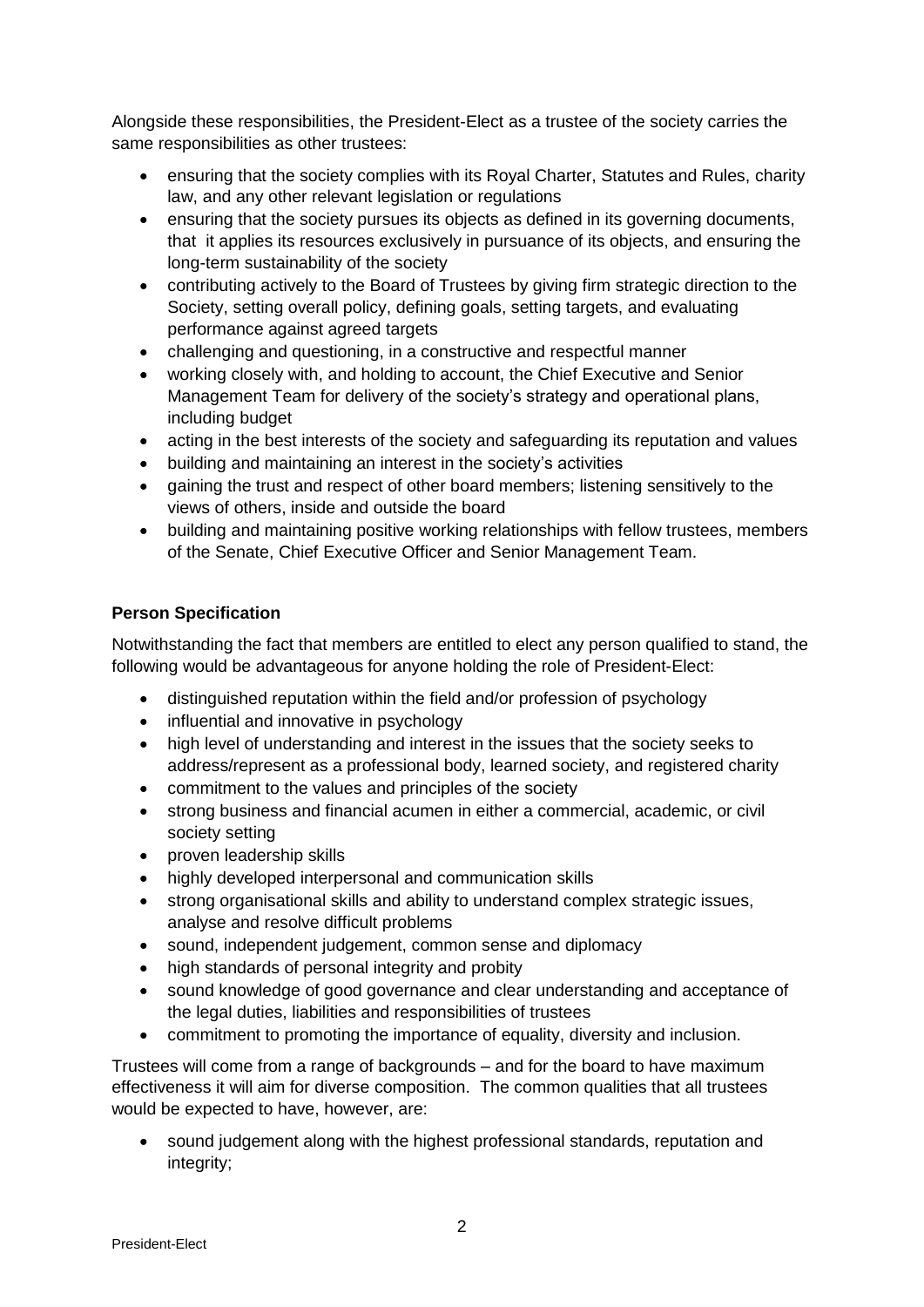- existing non-executive experience, with an understanding of strategy and corporate governance
- cultural/political sensitivity and regulatory understanding
- strong communication skills and the ability to work with others
- the ability to constructively question and challenge
- wider leadership skills and the ability to think strategically
- strong performance management and analytical skills

Trustees who are members of the society do not need specific knowledge of the legal duties, responsibilities and liabilities of trusteeship prior to becoming a trustee, but will be expected to complete the society's training and induction at the outset of their term.

# **Term**

Subject to Privy Council approval of the proposed new Charter and Statutes, the President-Elect shall hold office until the second Annual General Meeting after the Annual General Meeting at which they were elected, when they shall take up office as President. Subject to Privy Council approval of the proposed new Charter and Statutes, the President shall hold office until the second Annual General Meeting after taking up office as President. Under the proposed new Charter and Statutes, a retiring President may not be re-elected as President-Elect.

## **Election process for President-Elect**

- 1 The society will invite eligible members to stand for election as President-Elect. This announcement will be made on the society's website and included in direct-tomembers communications. Members will be directed to the role specification, person specification, guidance notes for candidates for the roles of President-Elect/President, and the questions to be answered by candidates in writing.
- 2 In accordance with the current Charter and Statutes, proposals for election as President-Elect must be made with the written consent of the member so proposed, by two or more members who are Chartered Members, Graduate Members, or Honorary Members who have been Chartered Members or Graduate Members. The society will inform members of the date by which proposals should be submitted. This date will be at least eight weeks before the Annual General Meeting.
- 3 Candidates will be asked to provide written answers to a number of questions.
- 4 In certain circumstances, an individual may be disqualified from serving as a trustee, under the law or under the society's governing documents. Candidates will be asked to confirm that they are not disqualified. The society may carry out checks to ensure that candidates are not disqualified from standing.
- 5 Candidates will be offered an opportunity to speak to the current President.
- 6 Information provided by each candidate, and by each person nominating a candidate, will be made available to members as indicated in the nomination form.